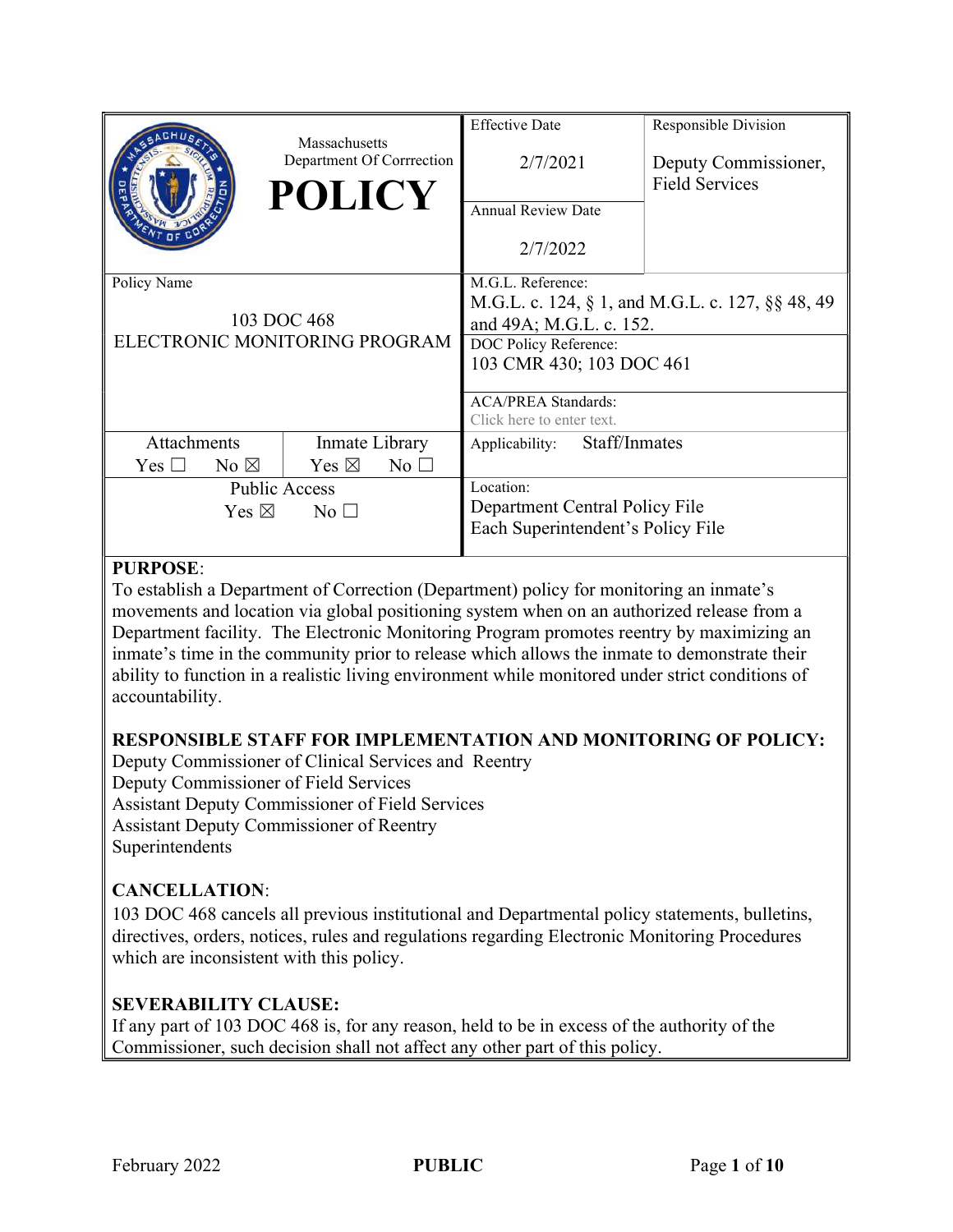# TABLE OF CONTENTS

| 468.01 | Definitions                           | 3              |
|--------|---------------------------------------|----------------|
| 468.02 | <b>Policy Statement</b>               | $\overline{4}$ |
| 468.03 | <b>Electronic Monitoring</b>          | $\overline{4}$ |
| 468.04 | Eligibility and Suitability           | 5              |
| 468.05 | Screening, Selection, and Transfer    | 6              |
| 468.06 | Schedules and Itineraries             | 7              |
| 468.07 | <b>Rules of Conduct</b>               | $\overline{7}$ |
| 468.08 | Inmate Accountability and Supervision | 8              |
| 468.09 | Escape and/or Disciplinary Action     | 9              |
| 468.10 | Record Keeping and Evaluation         | 9              |
| 468.11 | <b>Health Services/Medication</b>     | 9              |
| 468.12 | <b>Industrial Accidents</b>           | 10             |
| 468.13 | Emergencies                           | 10             |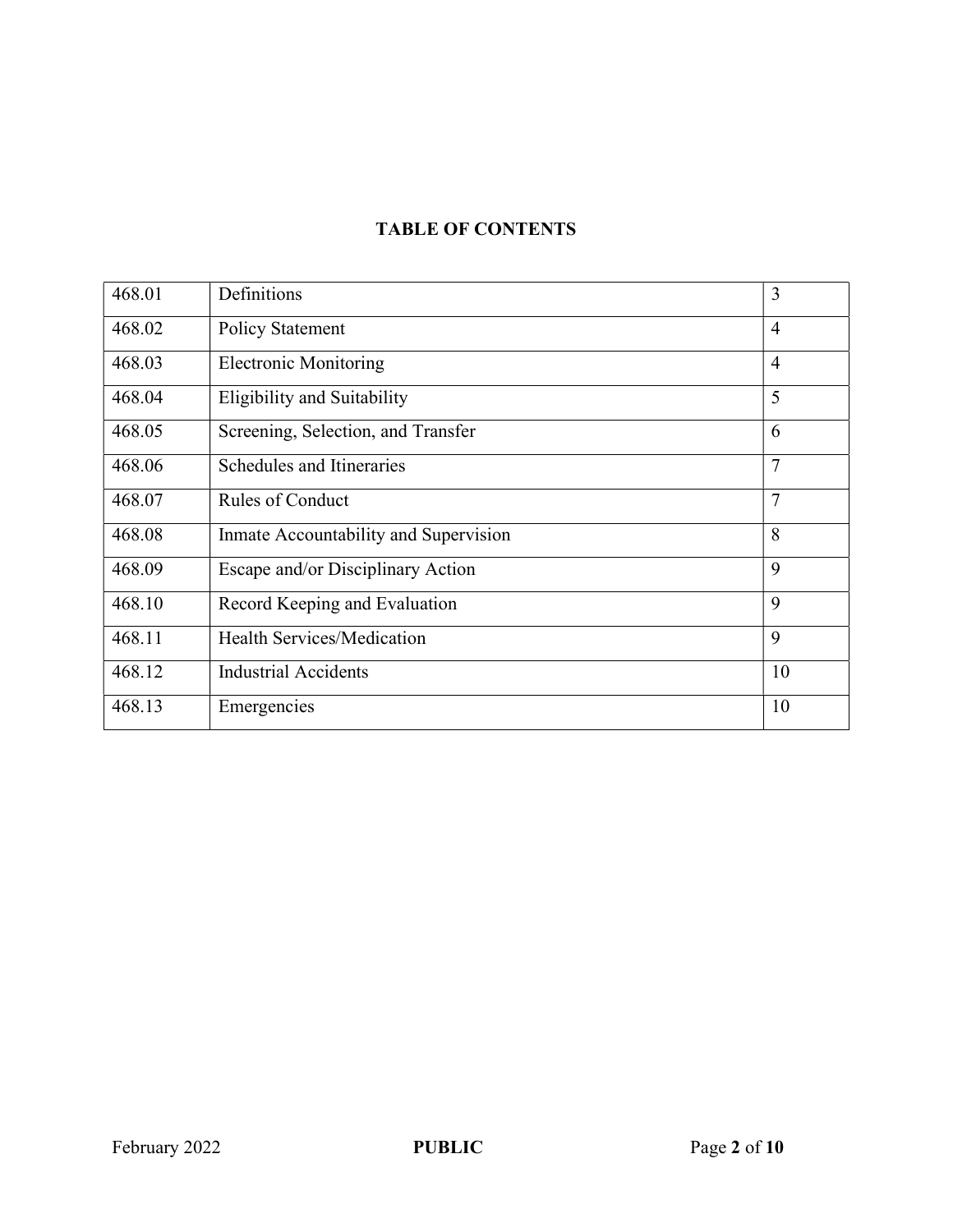#### 468.01 DEFINITIONS

Agency Transfer Coordinator (ATC) - A Department staff member designated by the Deputy Commissioner to coordinate transfers to and from institutions.

Case Officer – An officer assigned to the Office of Investigative Services (OIS) who is responsible for the management and oversight of each inmate participating in the Electronic Monitoring Program. These duties shall include but are not limited to, providing orientation, conducting home checks, conducting urine and alcohol testing, conducting surveillance and apprehension and warrant service.

Correctional Offender Management Profiling for Alternative Sanctions (COMPAS) –A case management and decision support tool developed and owned by Equivant used to assess the likelihood of an inmate becoming a recidivist.

Criminal Offender Record Information (CORI) - CORI is defined as records and data in any communicable form compiled by a Massachusetts criminal justice agency which concern an identifiable individual and relate to the nature or disposition of a criminal charge, an arrest, a pre-trial proceeding, other judicial proceedings, previous hearings conducted pursuant to M.G.L. c. 276, § 58A where the defendant was detained prior to trial or released with conditions under M.G.L. c. 276, § 58A(2), sentencing, incarceration, rehabilitation, or release. Such information shall be restricted to information recorded in criminal proceedings that are not dismissed before arraignment. Criminal offender record information shall not include evaluative information, statistical and analytical reports and files in which individuals are not directly or indirectly identifiable, or intelligence information. Criminal offender record information shall be limited to information concerning individuals who have attained the age of 18 and shall not include any information concerning criminal offenses or acts of delinquency committed by any individual before they attained the age of 18; provided, however, that if an individual under the age of 18 was adjudicated as an adult in superior court or adjudicated as an adult after transfer of a case from a juvenile session to another trial court department, information relating to such criminal offense shall be criminal offender record information. Criminal offender record information shall not include information concerning any offenses which are not punishable by incarceration.

Electronic Monitoring Program (ELMO) – A program which promotes reentry by maximizing an inmate's time in the community prior to release, thereby allowing the inmate to demonstrate their ability to function in a realistic living environment while monitored under strict conditions of accountability.

Global Positioning System (GPS) – a system consisting of both hardware and software, used to monitor individuals wearing a GPS device 24 hours a day, seven days a week.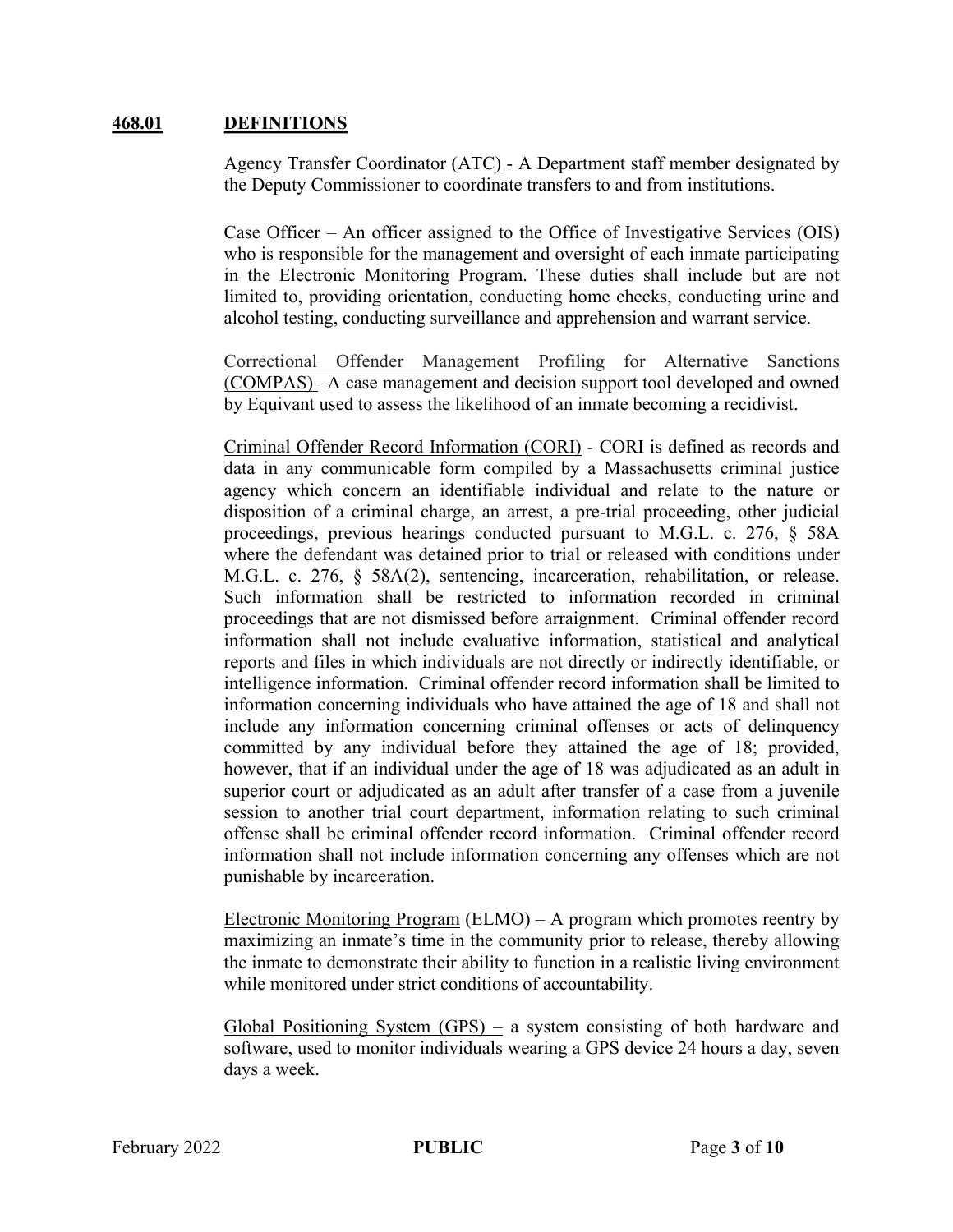Inmate Management System (IMS) - The Department's automated information system that provides processing, storage, and retrieval of inmate related information needed by Departmental personnel and other authorized users within the criminal justice system.

Objective Classification - The standardized evaluation and custody assignment of an inmate based on objectively defined criteria. The criteria are weighed, scored, and organized into a valid and reliable classification instrument accompanied by an operational manual for applying the instrument to inmates in a systematic manner.

Office of Investigative Services - The office that is comprised of the following units: Central Intelligence Unit (CIU), Criminal Investigations Bureau (CIB), the Criminal Prosecution Unit (CPU), the Internal Affairs Unit (IAU), and the Fugitive Apprehension Unit (FAU).

Supervising Agency – The agency that will monitor an inmate placed into the community on the Electronic Monitoring Program, including but not limited to the Massachusetts Probation Services, the Massachusetts Department of Correction, or a County Sheriff's Office.

## 468.02 POLICY STATEMENT

The Department's mission is to promote public safety by managing inmates while providing them care and appropriate programming in preparation for successful reentry into the community. The Electronic Monitoring Program is a tool used by the Department to effectively and cost-efficiently increase the supervision of eligible and suitable inmates in the community in line with the Department's established mission statement.

## 468.03 ELECTRONIC MONITORING

Inmates placed in the community while participating in the program shall be required to wear a tamper-proof, non-removable Global Positioning System (GPS) device, which will verify the inmate's location in the community. The GPS device is attached to the inmate's ankle and will be supervised to ensure compliance with the Electronic Monitoring Program. In addition, electronic monitoring staff members, working for the Department or the supervising agency in collaboration with the Department, monitor inmates placed on a GPS device.

The GPS device ensures reliable information concerning the inmate's location and whereabouts; however, it only serves to supplement a system of staff intervention, field checks, evaluations, urinalysis, etc., which will ensure accountability of all inmates participating in the program.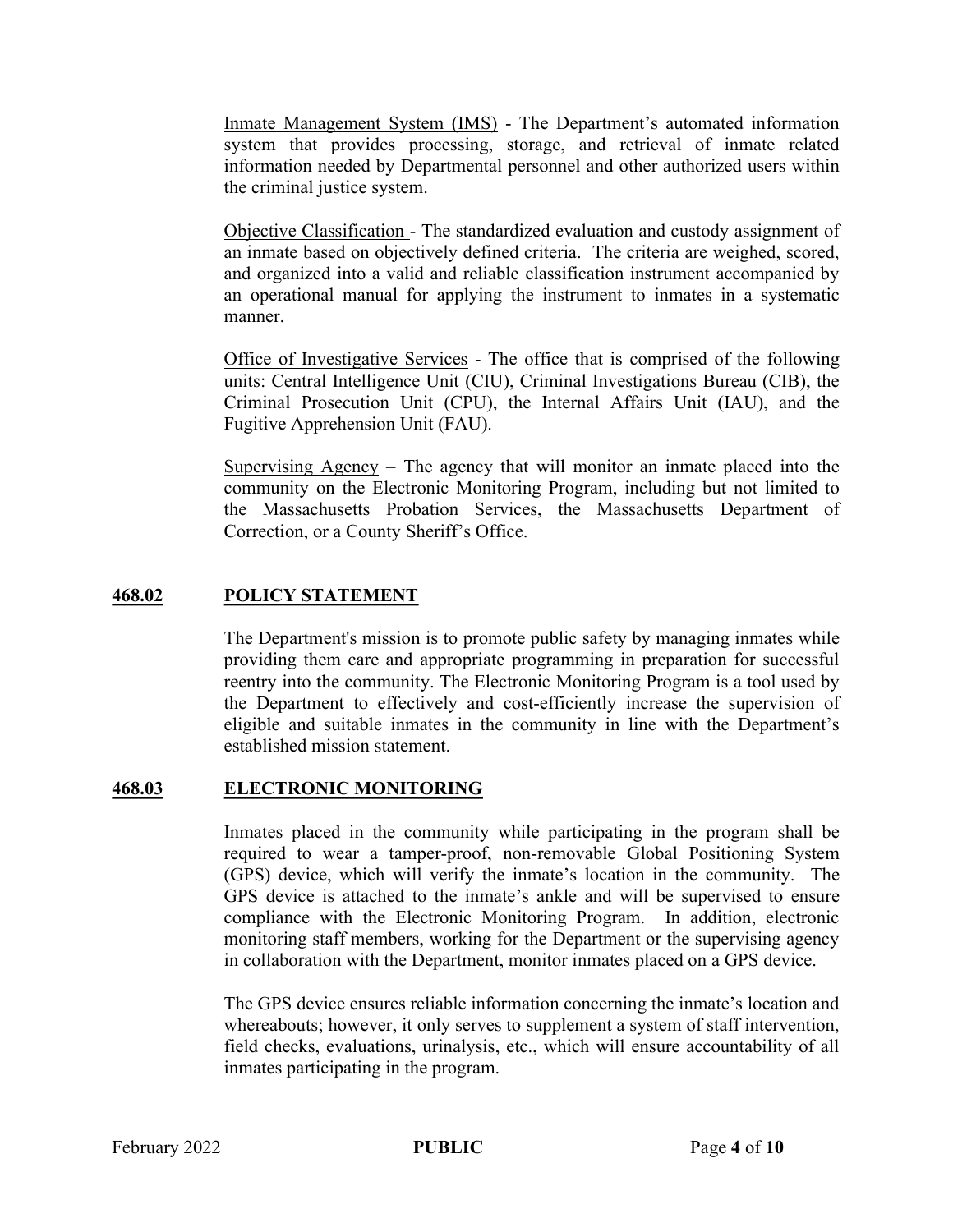### 468.04 ELIGIBILITY AND SUITABILITY

- 1. Inmates incarcerated and in the custody of the Massachusetts Department of Correction who are within one year of parole eligibility or a confirmed discharge date (adjusted maximum date) are eligible for participation in the Electronic Monitoring Program. Inmates must also meet the following additional requirements:
	- A. Inmates must have achieved pre-release status and meet the statutory requirements for pre-release placement; minimum security inmates must meet the statutory requirements for participation in programs outside of a correctional facility and score as a low risk to recidivate on their COMPAS Risk Assessment for both general and violent risk to recidivate;
	- B. An inmate's objective point base classification score must have resulted in a preliminary custody level determination of minimum security or below;
	- C. Inmates must attend an orientation that outlines the guidelines and protocols for ELMO program participation; the orientation will be administered by the Office of Investigative Services (OIS).
	- D. Inmates shall be expected to participate in community programs noted on their individualized program plan;
	- E. Inmates shall be required to secure and maintain employment or an educational program during their participation in the Electronic Monitoring Program. Exceptions may include inmates who, due to a medical or mental health issue, cannot be employed or participate in an education program; however, a suitable alternative (e.g., a rehabilitative program) may be substituted, subject to approval of the supervising authority. Inmates released to the community whose employment was interrupted for reasons outside their control, must demonstrate that they are actively pursuing employment;
	- F. Inmates must have a suitable home plan.
	- G. Inmates approved for participation must sign an agreement for use of the electronic monitoring equipment, including but not limited to acceptance of financial responsibility for damaged, lost, or stolen equipment.
- 2. The following conditions make an inmate *ineligible* for participation in the Electronic Monitoring Program: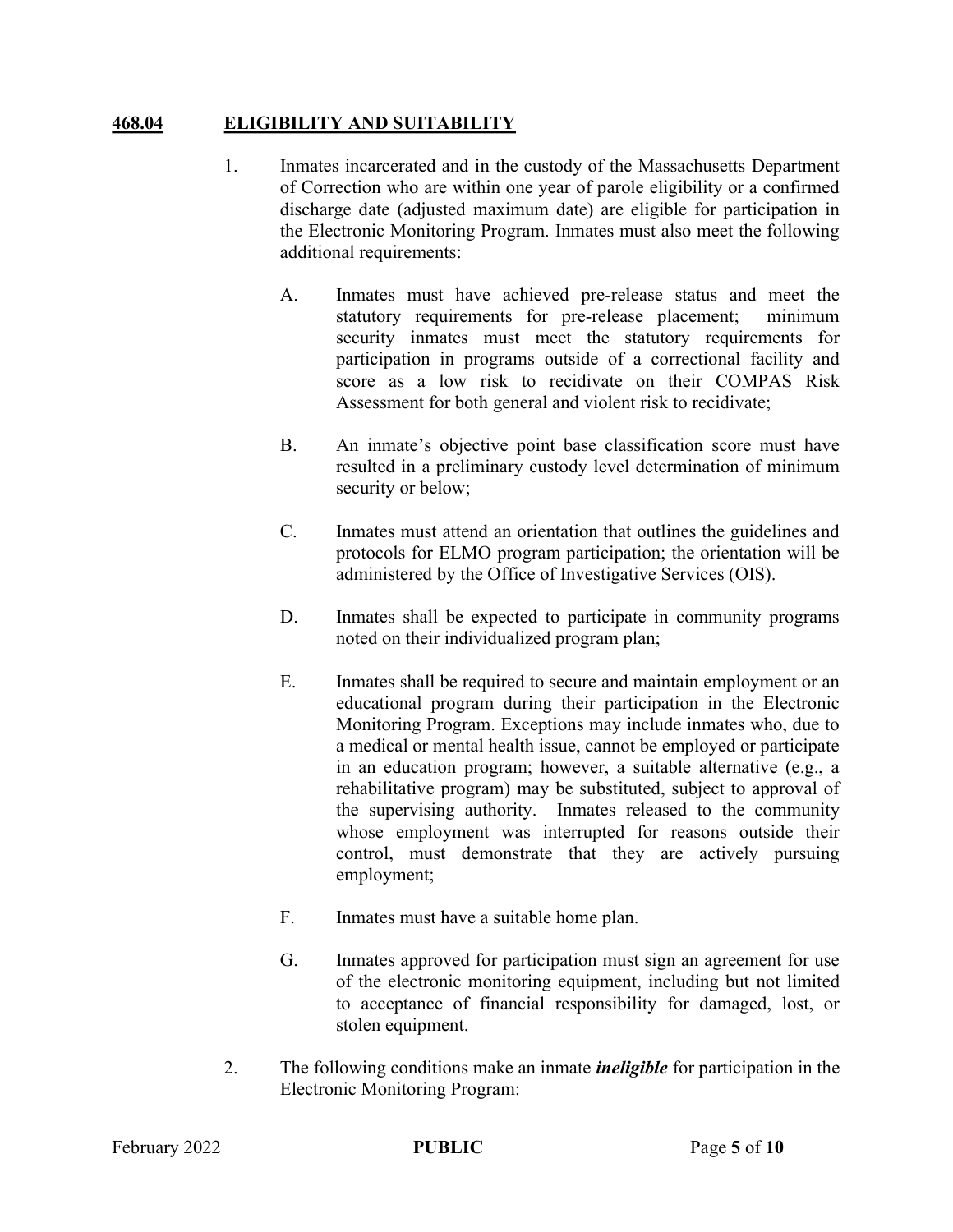- A. Sex offenders, sexually dangerous persons as identified in M.G.L. c.123A, §1, any person who commits a sexual offense as defined in M.G.L. c.123A, §1, or any person who violates M.G.L. c.265, §24B;
- B. An inmate serving a sentence containing a mandatory restriction from temporary release and/or work release(e.g., under M.G.L. c. 94C for drug related crimes, and M.G.L. c. 269 for crimes involving possession of dangerous weapons) while that mandatory component is being served;
- C. An inmate has a lifetime restraining order. Inmates with other domestic violence incidents or restraining orders will be considered on a case-by-case basis.

### 468.05 SCREENING, SELECTION AND TRANSFER

- A. Inmates who meet eligibility and suitability requirements may be recommended for the Electronic Monitoring Program through the classification process.
- B. Once the inmate is approved by the Commissioner/designee for participation in the Electronic Monitoring Program, the Office of Investigative Services shall prepare the inmate for participation in the Electronic Monitoring Program. The preparation includes, but is not limited to, employment verification, site visits, housing placement, preparation of initial itinerary, completion of all related and required forms, and an orientation for the inmate.
- C. In conjunction with the Office of Investigative Services and Reentry Services Division, the Agency Transfer Coordinator shall coordinate the transfer from the institution to the Electronic Monitoring Program, pursuant to 103 DOC 461, Inmate Transfer.
- D. In conjunction with the Office of Investigative Services, the Agency Transfer Coordinator, and/or the supervising agency's designee, shall arrange for transportation of the inmate to the designated release location. The Reentry Services Division shall ensure that all required forms and documents are provided to the supervising agency's designee at the time of the inmate's transfer.
- E. In conjunction with the Office of Investigative Services, the supervising agency's designee shall coordinate the electronic monitoring process and monitor inmates participating in the Electronic Monitoring Program.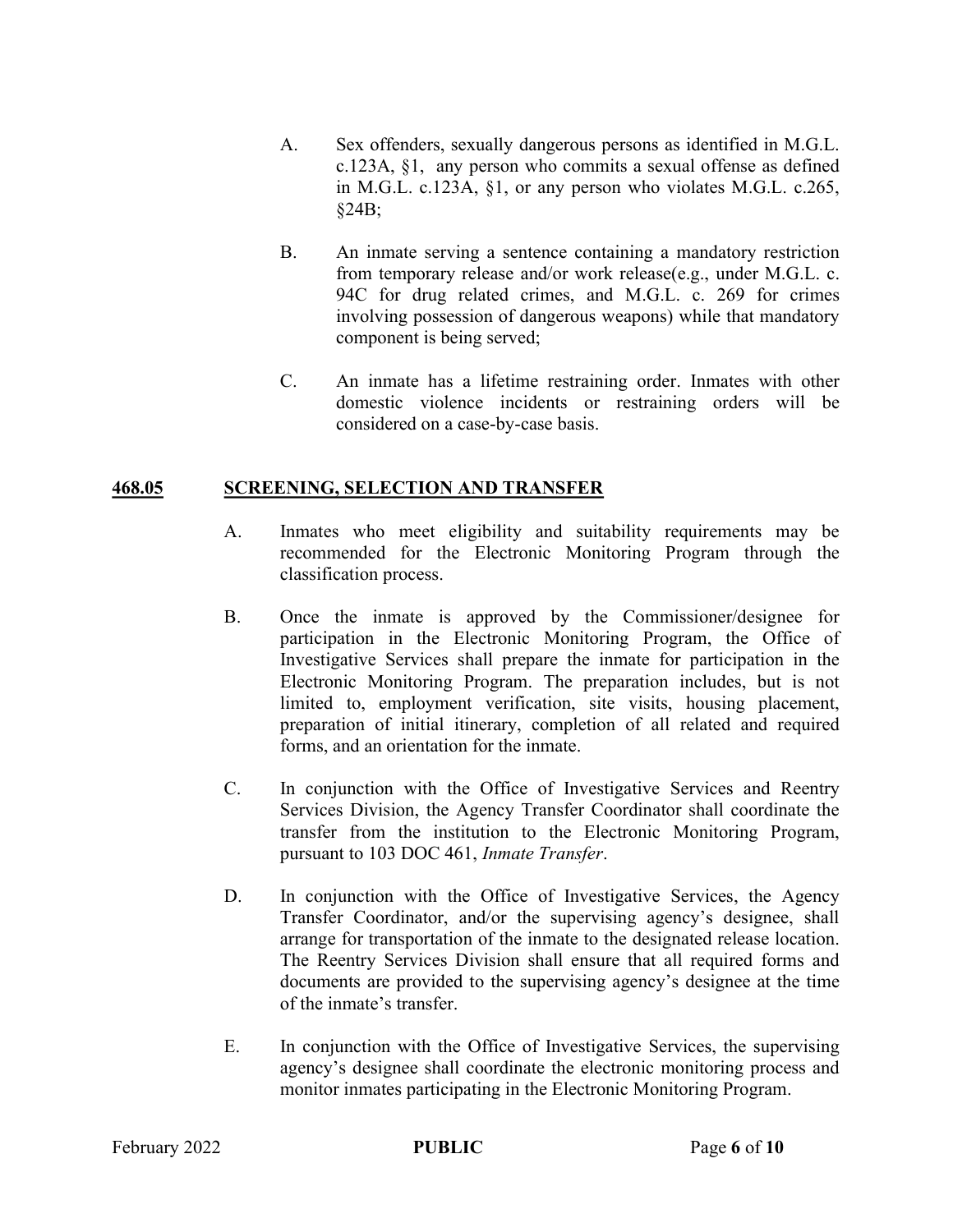F. Inmates screened and approved for placement in a county facility may be eligible for the Electronic Monitoring Program at the respective county as long as the program meets the requirements outlined in 103 DOC 468.04.

#### 468.06 SCHEDULES AND ITINERARIES

Inmates classified to the Electronic Monitoring Program shall submit and obtain advance approval of all proposed itineraries from the Office of Investigative Services or supervising agency's designee. Regularly scheduled meetings shall be scheduled between the inmate and designee for the purpose of submitting, reviewing, and approving itinerary activities. Itineraries shall be signed by the inmate and designee.

Approved or restricted zones shall also be created within the GPS monitoring software. If an inmate enters a restricted area or fails to appear in an area they are scheduled to be, an alert is generated and the supervising agency is immediately notified.

Inmates must have a signed, authorized itinerary in their possession at all times for release activities. Inmates are expected to adhere to arrival and departure times as scheduled on their itinerary, unless a change has been authorized. They are also expected to adhere to pre-arranged transportation and to notify the designee immediately of any change in transportation method, schedule, and/or itinerary.

## 468.07 RULES OF CONDUCT

- A. All inmates who participate in the Electronic Monitoring Program shall agree to abide by the rules of conduct of the program. Inmates shall be required to read and sign an agreement which specifies those rules. Each inmate shall sign the agreement in the presence of a staff person, acknowledging the inmate's responsibilities.
- B. A graduated sanction in accordance with the policies and procedures of the supervising agency and/or a disciplinary report pursuant to 103 CMR 430, Inmate Discipline may be issued whenever there is a violation of the disciplinary code of offenses or program agreement.
- C. Inmates cannot leave Massachusetts. Inmates cannot take a bath, or go swimming, as such activity could damage the GPS device; showers only.
- D. Inmates must ensure the GPS device is charged at all times.
- E. Inmates must stay out of restricted zones and be in by curfew.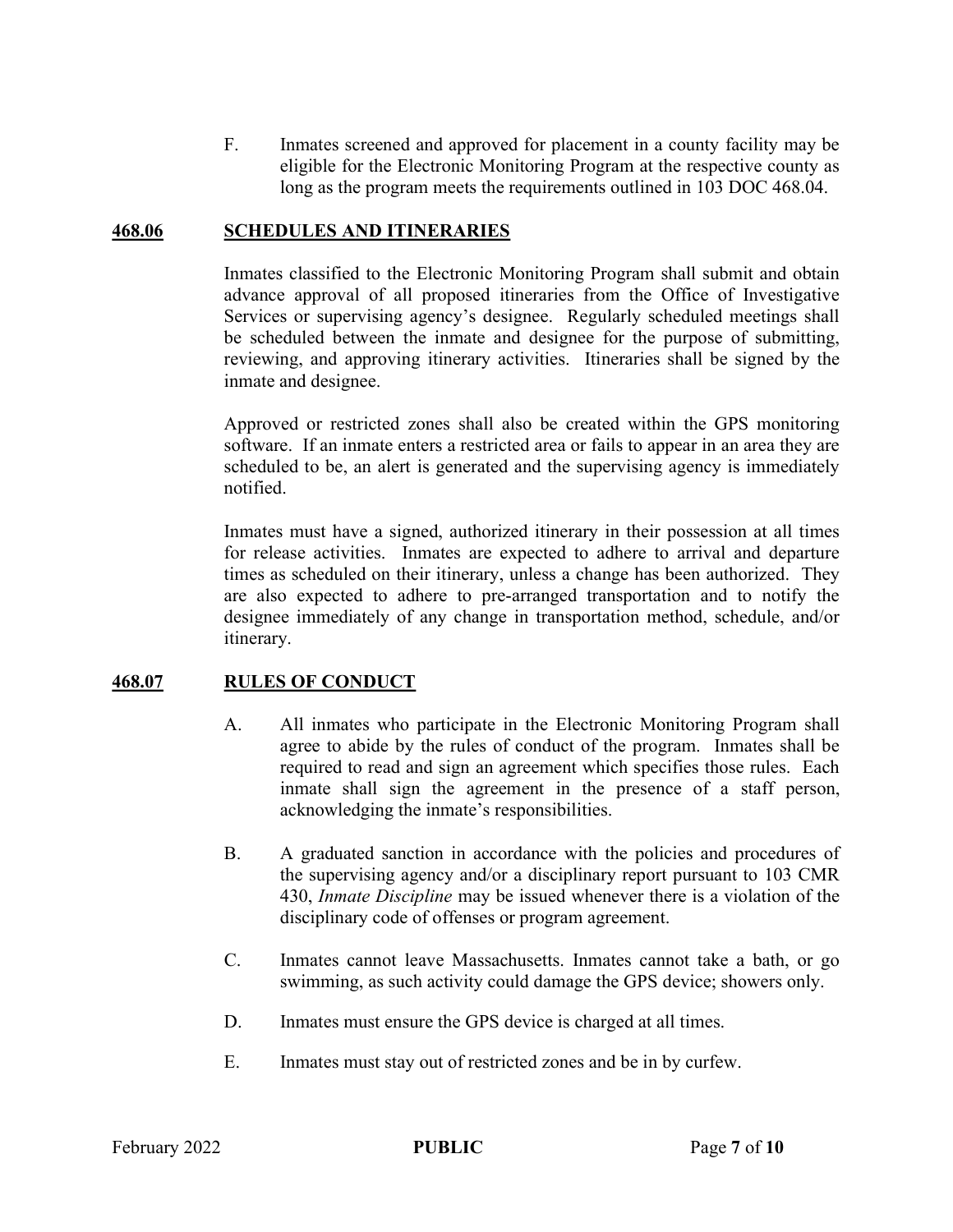#### 468.08 INMATE ACCOUNTABILITY AND SUPERVISION

- A. All inmates participating in the Electronic Monitoring Program are expected to conduct themselves in an appropriate manner while residing in the community. They are required to comply with all federal, state and local laws and Department regulations, policies and procedures.
- B. Scheduled and random checks, both by telephone and by on-site visits, will be conducted by the Office of Investigative Services or supervising agency's designee.
- C. Inmates shall not leave the Commonwealth of Massachusetts.
- D. Inmates shall contact the Office of Investigative Services or supervising agency's designee in any emergency or unforeseen incident.
- E. Inmates shall be observed for restricted zone violations, the use of alcohol, and the use of marijuana or illegal/unauthorized drugs. Inmates shall be subject to the rules and regulations of the supervising agency's Substance Abuse Monitoring and Testing policies and procedures.
- F. The Office of Investigative Services or the supervising agency shall be responsible for monitoring inmates participating in the Electronic Monitoring Program and for the review and approval of changes to all itineraries. The supervising agency shall maintain copies of all itineraries and shall provide copies of these documents to the Department upon request.
- G. Inmates shall report in person when directed by the supervising agency designee.
- H. Inmates will be required to make at least one (1) telephone call each day, at a time determined by the supervising agency's designee, including weekends and holidays.
- I. When an inmate is terminated from the Electronic Monitoring Program, the Office of Investigative Services or supervising agency's designee shall notify the Department Duty Station, ensure that the inmate is taken into custody, and arrange for the removal of the GPS device.
- J. Inmates participating in the Electronic Monitoring Program shall be responsible for all issued global positioning equipment. Any damage to such equipment shall result in the replacement cost being charged to the inmate and/or disciplinary action pursuant to 103 CMR 430, Inmate Discipline.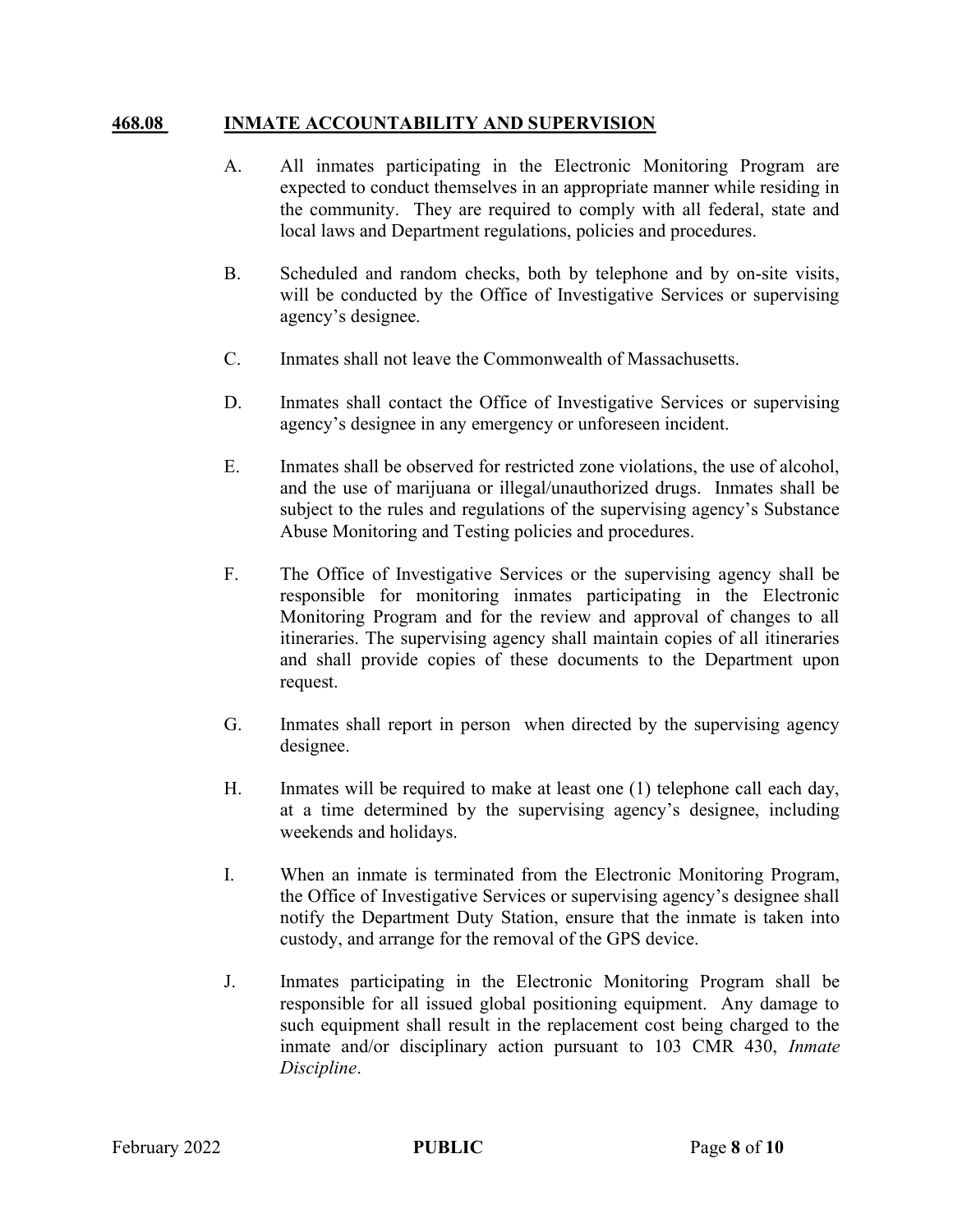#### 468.09 ESCAPE AND/OR DISCIPLINARY ACTION

An escape may be declared or disciplinary action may result if the inmate:

- A. Fails to return to his/her home within two (2) hours of the designated time of return;
- B. Fails to arrive at a location specified on the itinerary by the scheduled time, and does not arrive there or return to his/her home within two (2) hours;
- C. Leaves the location specified on the itinerary prior to the approved departure time and does not return to the location within two (2) hours;
- D. Fails or refuses to return to the designated location within two (2) hours after being ordered to do so by the designee of the supervising agency;
- E. Is determined not to be at a location specified on the itinerary as confirmed by a telephone spot check, physical spot check or GPS notification.
- F. Destroys, tampers, removes, or otherwise renders inoperable, the electronic monitoring equipment;
- G. Leaves the boundaries of the Commonwealth of Massachusetts at any time while on the program;
- H. Becomes whereabouts unknown.

### In all cases of escape, the Department duty station shall be notified by the Office of Investigative Services or supervising agency immediately. The Fugitive Apprehension Unit will then be deployed.

#### 468.10 RECORD-KEEPING AND EVALUATION

A copy of all approved itineraries, a record of all telephone and spot checks and all other relevant documents shall be maintained by the supervising agency, and copies of these documents shall be provided to the Department upon request.

#### 468.11 HEALTH SERVICES/MEDICATION

During the period of eligibility determination, the Department shall utilize existing re-entry resources to enroll the inmate in MassHealth or the equivalent for the provision of medical, dental, and mental health services.